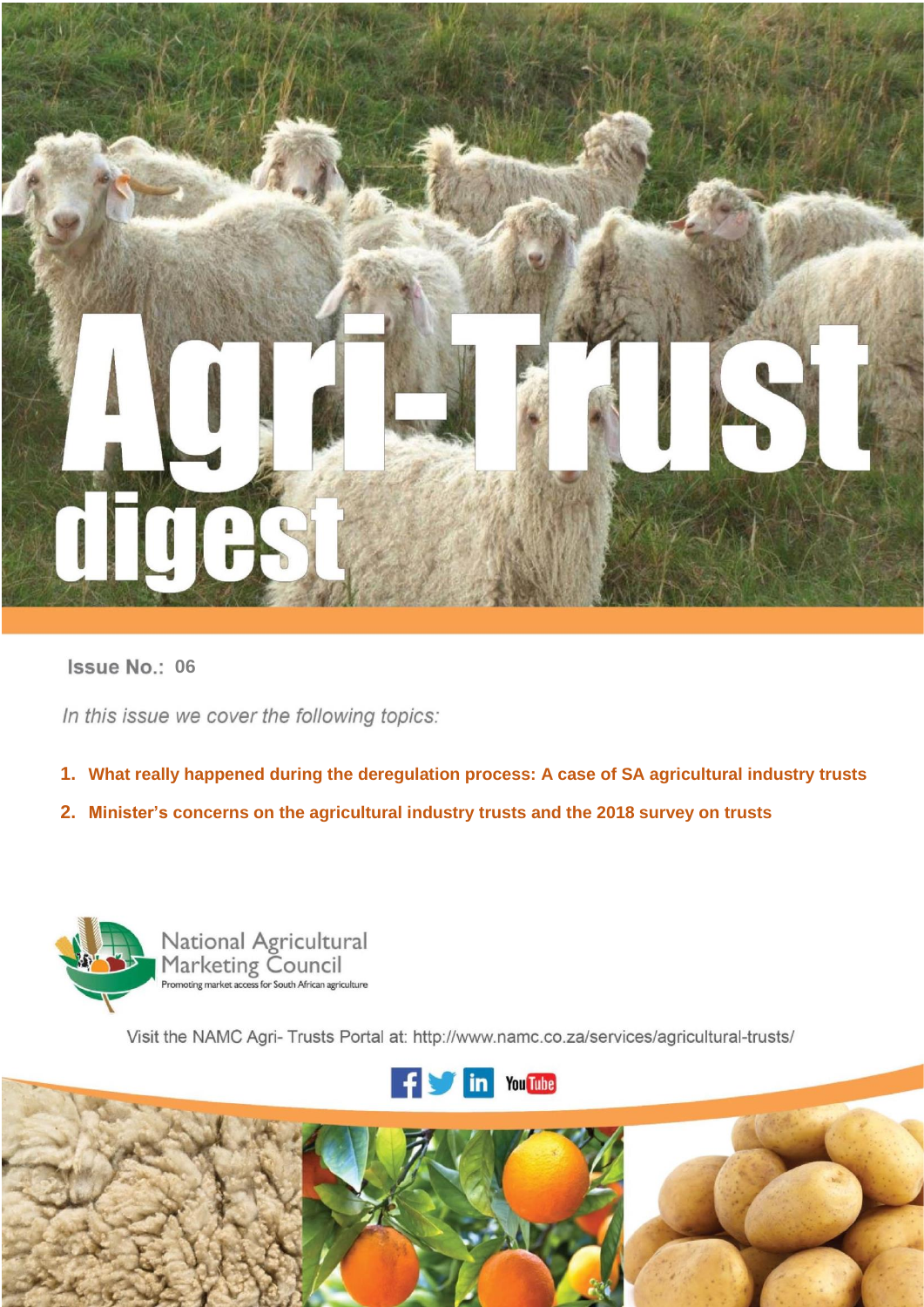## **AGRI-TRUST DIGEST**

*Agri-Trust Digest is a monthly report that is produced by the National Agricultural Marketing Council through the Agricultural Industry Trusts Division. The publication aims to communicate developments as they happen around the different agricultural trusts. The focus of this issue is on three topics: (i) What happened during the deregulation process: A case of SA agricultural industry Trusts and (ii) The 2018 survey on the agricultural industry trusts. The division has three digests which cover the Food Agriculture Natural Resource Policy Analysis Network (FANRPAN), agricultural transformation, and agricultural industry trusts. Agri-Trust Digest reports on the monthly key developments coming from the operation of different industry trusts.* 

> **Contributors to this Issue:**  Mr Bonani Nyhodo Mr Matsobane (BM) Mpyana Mr Elekanyani Nekhavhambe Ms Precious Yeki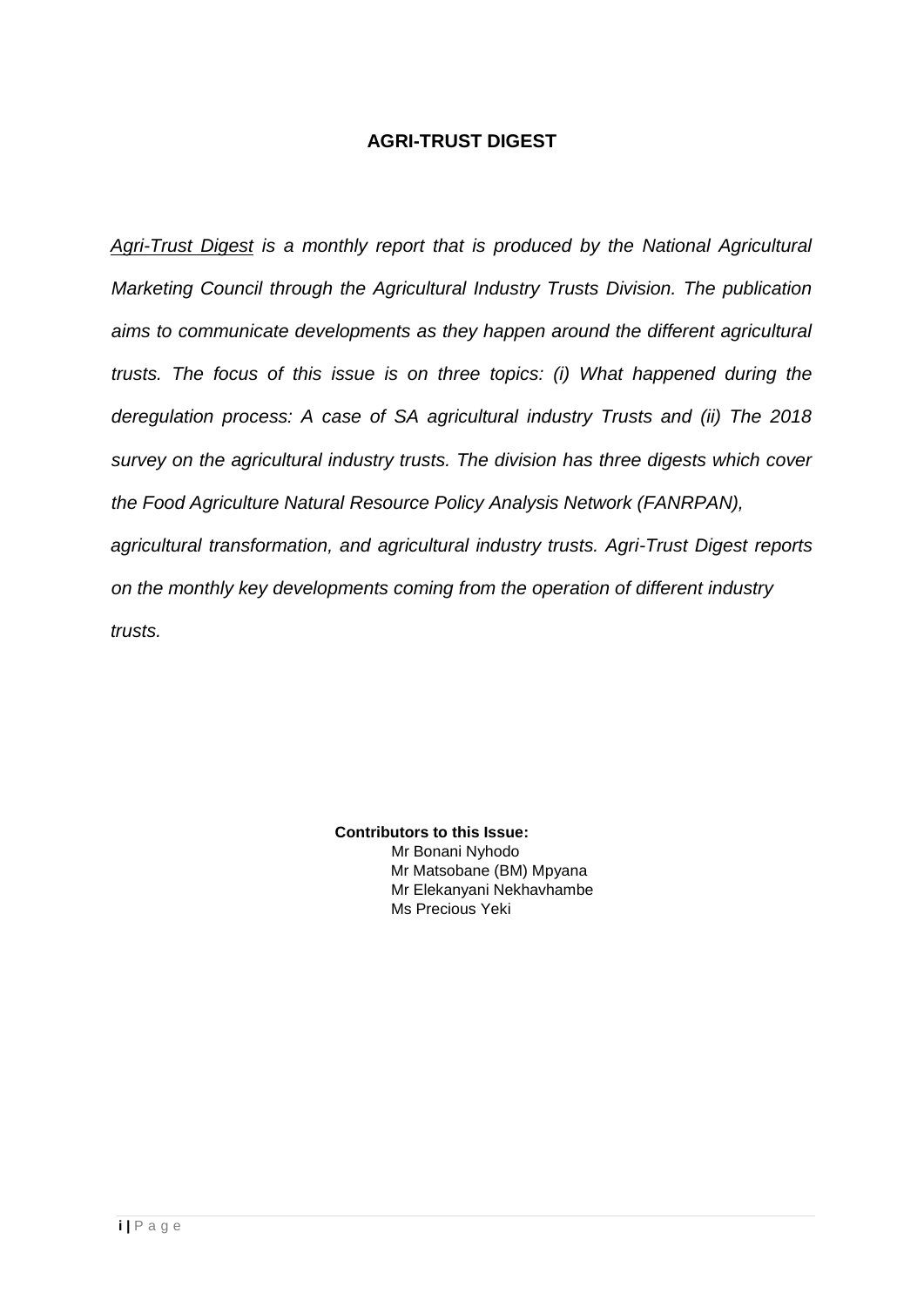#### **1. WHAT REALLY HAPPENED DURING THE DEREGULATION PROCESS: A CASE OF SA AGRICULTURAL INDUSTRY TRUSTS**

#### **By**

Matsobane (BM) Mpyana, Bonani Nyhodo, Elekanyani Nekhavhambe and Precious Yeki

#### **1.1. Introduction**

In the 1930s, there were approximately twenty-one (21) agricultural schemes in South Africa involved in the production and marketing of different agricultural commodities by local producers. These schemes were established to protect the primary producers from excessive price fluctuations with the aim of ensuring long-term economic survival.

After 1994, these schemes were called control boards, where each commodity was represented by a board, for example, the Maize Board, Meat Board, Wool Board and so forth. The boards administered statutory levies which were mainly used to fund industry functions and board activities relating to information, grading, quality standards, training and inspection services for local producers.

### **1.2. The deregulation process: From schemes to trusts**

It is important to note that the schemes/control boards were operated under the Marketing Act of 1968. In 1996, the Marketing of Agricultural Products (MAP) Act (No. 47) was compiled after widespread negotiation with all the directly affected groups involved in agricultural marketing. The MAP Act then became functional in 1997, and section 27(2) of the Act stipulated that the schemes established under the 1968 Act be disbanded and shall be valid for one year or until being revoked by the Minister.

During the discontinuation of the control boards, the assets (both monetary and fixed) of the control boards were transferred to the agricultural industry trusts, to ensure that the assets could still be utilised to serve the interests of the entire industry. Approximately R677 million was transferred into trusts and currently

the assets are valued at R2.3 billion The utilisation of the trusts' funds comes with the condition that only the interest generated through investments can be used to fund the operations of the trusts and the farmers (commodity specific) in the industry, which means, for example, that wool farmers would be funded by the Wool Trust and the farmers within the meat industry would be funded by the Meat Trust, and so on.

## **1.3. Has the deregulation brought about an equal and united agricultural industry?**

It could be argued that in the post-deregulation process, the results in terms of building a united, inclusive and developed agricultural sector are satisfactory. South Africa's agricultural sector is still referred to as a "dual" industry which means it is characterised by smallholder emerging farming and commercial farming. However, the current figures show that the trusts are doing tremendous work to change the status quo in the agricultural sector, as evidenced by their annual spending of over R48 million on black-owned farming enterprises in support of enterprise and skills development.

With the above in mind, if the government could look into the modalities of matching the trusts rand-for-rand in support of black-owned farming enterprises, much more can be achieved in terms of closing the gap between the smallholder and commercial farming sectors, specifically in terms of graduating the smallholder farmers to a commercial level. Entities such as the Grain Farmers' Development Association, Deciduous Fruit Development Chamber and Mohair Empowerment Trust, to mention a few, are well established to ensure that the transformation funds are directed to those farms with the greatest potential to participate meaningfully in the mainstream economy.

#### **1.4. Concluding remarks**

It can be concluded that the efforts of the agricultural trusts are acknowledged and that much more can be achieved should the trusts and government collaborate on the work of transformation. Although the trust deeds still serve as the guiding documents on the operations of the trusts, more can be done should the